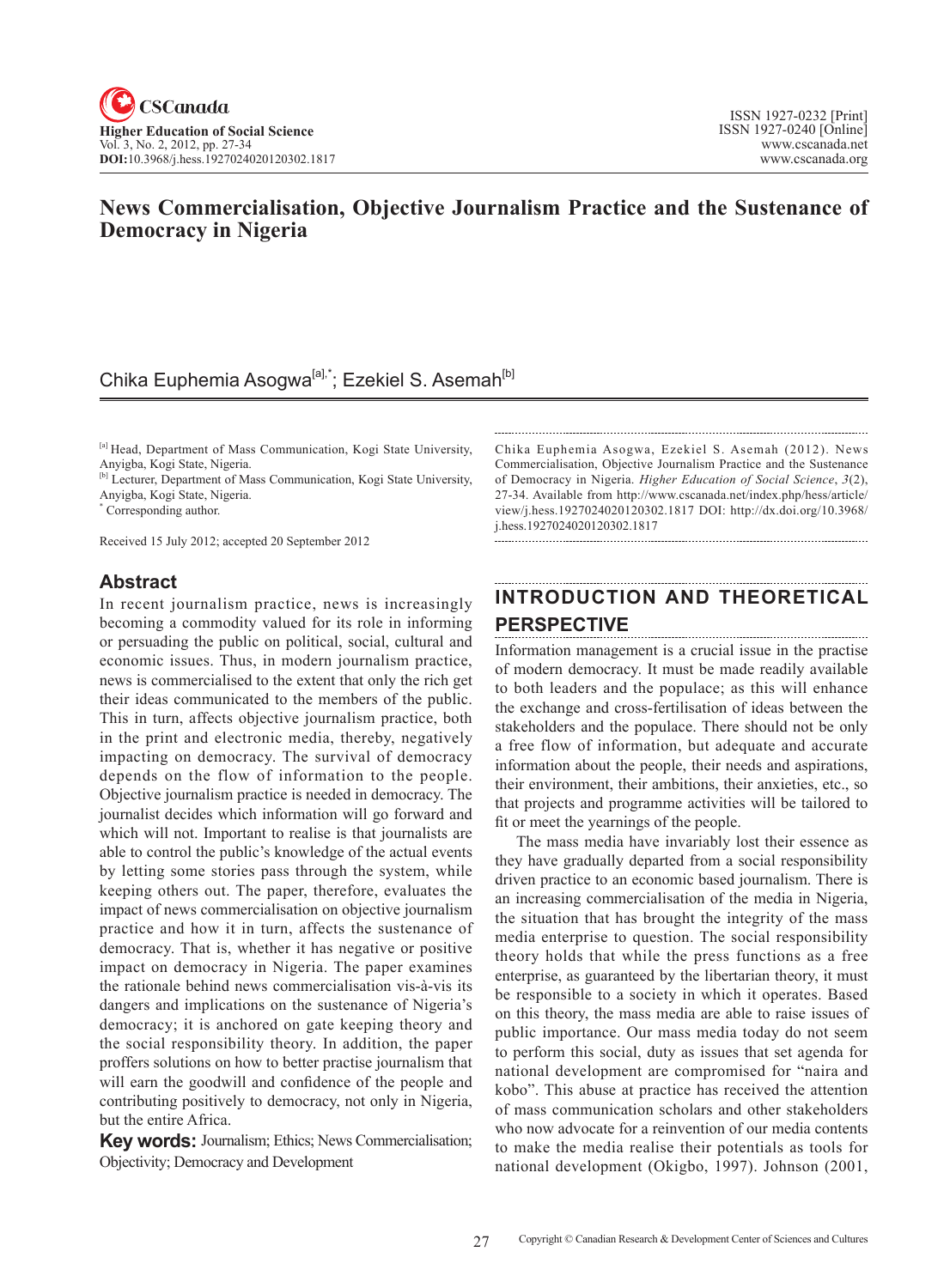p.2), cited in Okigbo (1997) argues that balancing the cost of high quality journalism against corporate profit is one of the significant changes in journalism practice today. According to Aina (2002, p.2), cited in Okigbo (1997) "broadcast journalists and producers must be reoriented to embrace and prioritise development communication and do less of the prevailing commercial staff". This course, therefore, does not undermine the essence of mass media messages, with which they run the industry, but attempts to critically examine the social responsibility of the mass media vis-à-vis economic interest or concerns.

There are many reasons for which media outfits are established; some ideally set up the media to perform social functions of reflecting society and setting agenda for national discourse; others show more interest on generating income; hence, the media are profit oriented. In Nigeria, the latter may be a strong factor, given that media content is considered a commodity for sale, just like other commodities in a capitalist environment (Okunna, 2005). In studying the thrusts of the mass media in Nigeria, Johnson (2001, p.13), found out that economy plays a major role in shaping the information served to the public in newspapers, on radio and television and now on the Internet. The media are profit-driven enterprises … most of the primary sources of information – urban newspapers, the weekly news magazines and the broadcast and cable networks, are in the business of making money. There is no doubt however that no one sets up a business without the desire to make profit. On the other hand, the mass media business is not anchored on capitalist philosophy as obtained in other circles, because of their social responsibility to the society. The media as Okunna (2001, p.4) puts it have a responsibility to provide the information in the right quantity and quality that modern society requires to function effectively. Sadly, the contents of the Nigerian mass media reveal a profitdriven industry that sacrifices or compromises conscience for "naira and kobo". Thus, this paper examines news commercialisation, objective journalism and how they both impact on sustainable democracy in Nigeria.

# **GATE KEEPING THEORY**

Gate keeping theory describes the regulation of the flow of information. Kurt Lewin was apparently the first one to use the term "gate keeping", which he used to describe a wife or mother as the person who decides which food ends up on the family's dinner table (Lewin, 1947, cited in Asemah, 2011, p.18). Gate keeping implies that media messages pass through different channels before they finally get to the readers; so the media practitioners decide on what to pass across to the people. Thus, Asemah (2011, p.18) notes that mass media messages are often selected and processed before they are finally transmitted to the audiences, who have no say in what they receive as media contents. Many processes are involved in transmitting messages to mass communication audiences, including human forces that are subject to mistakes, misjudgements, misunderstanding and biases.

According to McQuail and Windahl (1996, p.166), "the concept of gate keeping has been frequently used in the studies of the process of mass communication, especially, but, it is not limited solely to or with reference to any action within a media organisation, which involves choosing or rejecting some potential items for publication". The concept of gate keeping, according to McQuail and Windahl (1996, p.166) originated in the work of Kurt Lewin in 1947, dealing with decisions about household food purchases. He noted that information must always flow from along certain channels, which contain gate areas, where decisions are made, either according to impartial rules or personally, by a gate keeper, as to whether information or goods will be allowed to enter in or continue in the channel. The first gate keeper is the journalist who goes out to gather news item, he decides on what to focus on and what not to focus on. Gate keeping theory therefore says that media messages pass through several channels before getting to communication audiences.

This theory is related to the mass media and organisations. In the mass media, the focus is on the organisational structure of newsrooms and events. Thus, the media must select news that will contribute to the development of the society.

# **SOCIAL RESPONSIBILITY THEORY**

The social responsibility theory is an offshoot of libertarian theory. The theory sprang up in the middle of 20th century. Okunna (1999) describes it as a modern theory because it was born in the twentieth century. The social responsibility theory owes its origin to an initiative - Commission on Freedom of the Press. Its main impetus was a growing awareness that in some important respects, the free market had failed to fulfil the promise of the press and to deliver expected benefits to the society. The theory has a wide range of applications, since it covers several kinds of private print media and public corporations of broadcasting, which are answerable through various kinds of democratic procedures to the society. The theory has thus tried to reconcile independence with obligations to society (McQuail, 1987).

The theory emerged because the press abused the freedom, which they enjoyed as a result of the free press. Under a free press, there is supposed to be a flow of objective information that will allow citizens to make intelligent political decisions and other decisions affecting their lives. The excesses and distortions in yellow journalism and sensationalism did not allow these objectives to be achieved. The press engaged in sensationalism, invasion of privacy, defamation of character and other negative activities that fell short of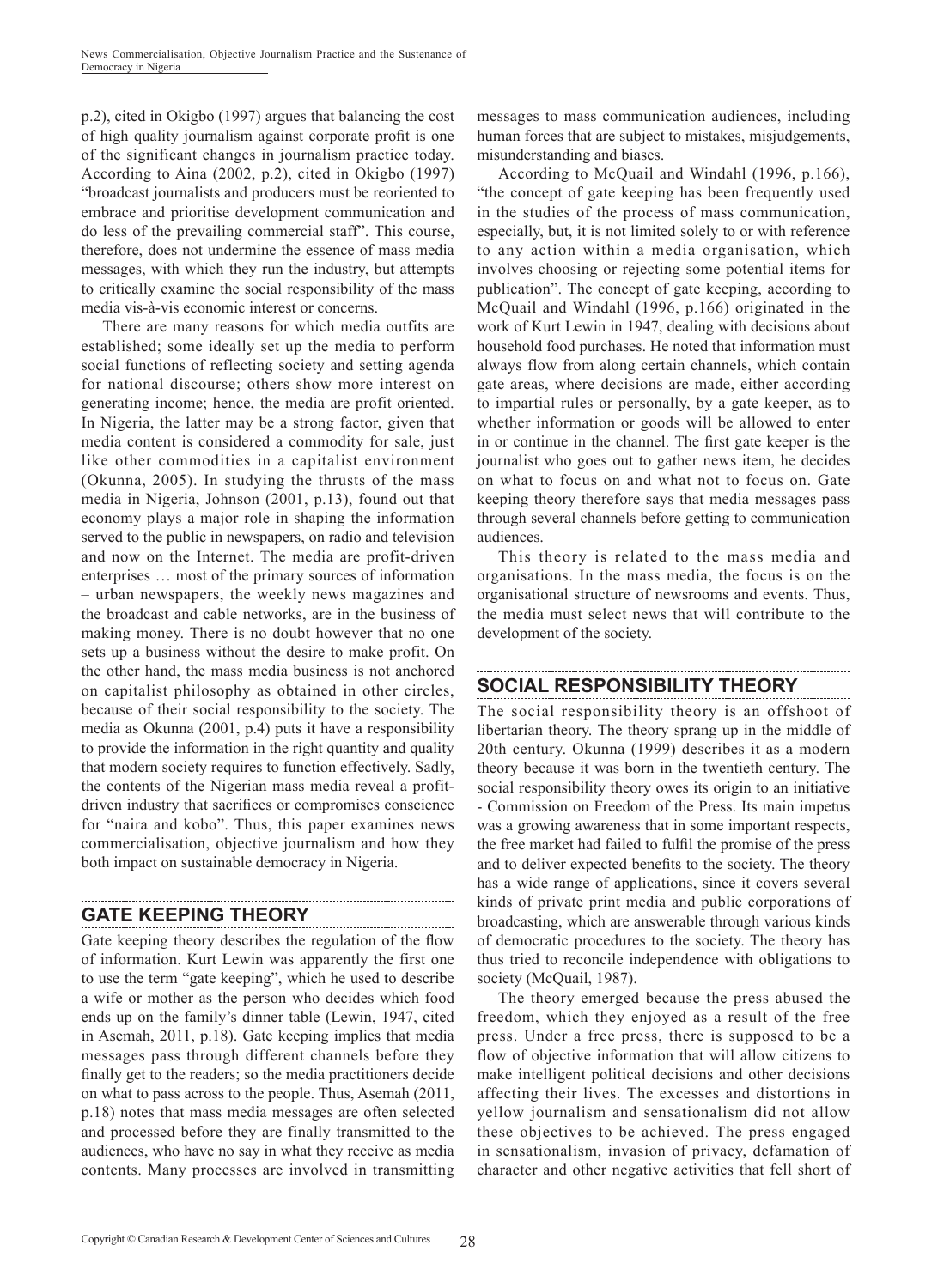the idealistic libertarian goals. As the press grew large in the 20th century, it became an object of criticism. As a result of the negative activities by the press due to press freedom, the Hutchin Commission was set up in 1947 to look into the criticisms of the press. The committee after its meetings, made it clear that, freedom and responsibility go hand in hand and that the press should be periodically reminded of its responsibility. Peterson, Siebert and Schramm (1956), cited in Wilson (1993, p.57) later expanded the theory thus:

Freedom carries concomitant obligations and the press which enjoys a privileged position under a government (democratic government) is obliged to be responsible to society for carrying out certain essential tasks of mass communication in contemporary society. To the extent that the press recognises its responsibilities and makes them the basis of operational policies, the libertarian system will satisfy the needs of society. To the extent that the press does not assume its responsibilities, some other forces must see that the essential functions of mass communication are carried out.

To this end, the social responsibility theory rests on the notion of free press acting responsibly. The press, which enjoys a privileged position under the government, is obliged to be responsible. The theory implores media practitioners to ensure representation of all facets of the society. This means that it is obligatory for the journalists to ensure that his good image is maintained in the society and should consider the coverage of rural areas as part of the responsibility. Oluagbade (2003), cited in Asemah (2011) defines communication ethics, as the basis for conforming to recognised standard; of course, the point of communication ethics is to prevent good men from going bad. Ethics emphasises responsibilities of the media in the packaging of their contents. The theory is relevant to the study because it reminds the journalist of his duty to the society; he must not sensationalise stories or use the media to cause confusion in the society and he must engage in truthful journalism.

# **U N D E R S T A N D I N G N E W S COMMERCIALISATION AND OBJECTIVITY**

News is simply seen as the account of a timely and unusual events in the society. The news is served fresh. It is timely, current, unusual, significant, etc. The whole essence of news is to report timely occurrences, inform and educate the members of the society. The journalist is saddled with the responsibility of going out to gather news item, which will be processed and disseminated to the public (Asemah, 2011, p.32). News commercialisation means that news has become a commodity, which can be bought by those who have the money so that their voices can be heard. News has automatically become a commercial product to the detriment of important developments. In the mass media, news has to be paid for by those who want to be heard. News has gradually become a packaged broadcast or reports that is sponsored or paid-for by the interested parties. By this practice, it becomes difficult for those who are financially handicapped to have access to the media. Thus, it is only organisations and individuals that have money to spend that can gain access to the media during news time for a prescribed fee (Asemah, 2011, p.32). News commercialisation is the situation whereby the electronic and print media carry paid news, which does not have an identified sponsor and giving the audience members the notion that the news is fair, objective and socially responsible.

Objectivity may be understood as synonymous with neutrality. This must be distinguished from the goal of objectivity in philosophy, which would describe mindindependent facts, which are true, irrespective of human feelings, beliefs or judgements. Roma (2007) avers that objectivity is the dominant ethos of modern journalism; it underscores notions of fairness, accuracy and lack of bias in the media. According to the dictionary, the word "objectivity" means concentration on matters independent of the mind, or a presentation of an external world that is observable or verifiable, especially by scientific method. In the less scientific world of journalism, Philips, cited in Roma (2007) concludes that objectivity was a set of canons, based on notions of balance, fairness, lack of bias, accuracy and neutrality. For the media, objectivity is all about reporting the news in a fair and balanced manner. It is also related to professionalism in journalism. Thus, it is the ability of the journalist to recognise his personal leanings and his ability to control them. Journalists are duty-bound to report the truth.

Beryerstein (2005) notes that objectivity and disinterest are often conflated in discussions of journalistic ethics. The journalistic ideal of objectivity stresses what laymen would call disinterest. According to the dominant professional norms, a reporter's duty is to observe, not to advocate. This model construes moral and political beliefs as extraneous noise that a reporter must strive to overcome, in order to cover the news objectively. In some ways, this ideal is worthwhile. Travers (2011) avers that objectivity means that when covering hard news, reporters do not convey their own feelings, biases or prejudices in their stories. They accomplish this by writing stories, using a language that is neutral and avoids characterising people or institutions in ways good or bad. But for the beginning reporter accustomed to writing personal essays or journal entries, it can be hard to keep one's own feelings out of one's stories.

## **THE MEANING OF DEMOCRACY**

The most popular definition of democracy, as noted by Asemah (2010, p.14) says "it is the government of the people by the people and for the people". The true philosophy of democracy as entrenched in the Roman concept is absolute respect for the people's Franchise. It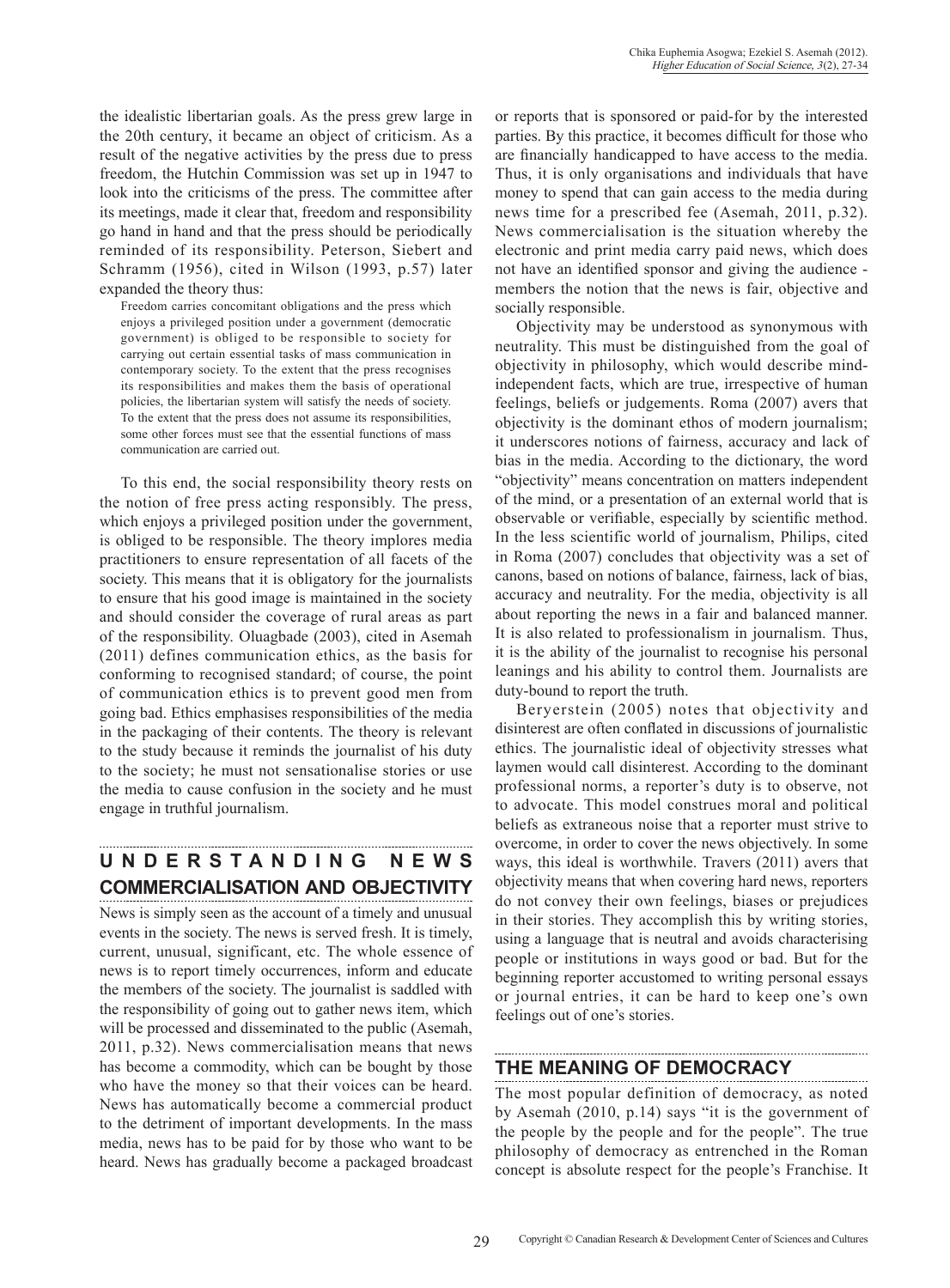is a government that is determined by the citizens, based on the belief that all citizens have the freedom or liberty to decide the direction of their affairs. It is believed that the office of the ruler is divine and therefore, only God can dethrone and enthrone it. By implication, the collective will of the people as voters, is regarded as the mind of God and be allowed to decide the direction of government. Thus, when public relations and genuine democratic practice are juxtaposed, it reflects two sides to one coin, in pursuit of the good of all the stakeholders (Igben, in Mojaye, Oso, Arhagba & Soola, 2008).

Modern democracy, according to Lakoff (1996, p.155) "may be thought of as a compound of three variant form of autonomy, communal and plural. Democracy is a form of rule and decisions that are taken by the majority, which must be binding on the minority that finds such decisions against their opinions". Sawant (2000, p.24) describes democracy as "the rule for and by the people. The concept of participatory democracy has the creation of a psychological climate in which there could be more or less spontaneous motivation towards challenges and improvements and the need for a radical social reconstruction, leading to real satisfaction and full dignity of man requires democratic citizenship". Ogbagu (1992, p.23) sees democracy as "a system of government by the whole population, usually through elected representatives; and organisation governed on democratic principles, favouring social equality, a system in which policy is decided centrally and is binding on all members".

Enemuo, in Anifowose and Enemuo (2005, p.192) describes democracy as "a term used to describe an idea, process (a series of event, leading to a change or a course of action) or a system of government". He went further to say that as an idea, process or system, democracy entrenches and expands or seeks to entrench the rights, ability and capacity of the people in any community, whether large or small, from the most complex, to the least complicated, to take control of the lives, through participating as fully as possible, in discussions and decisions, issues and events that affect them and their community.

As varied as the definitions are, they share some similarities. It is evident that democracy is the government run by large or vast majority of the people. This is simply so because the government in power is often elected by the members of the society. The members of the society appoint those who represent their interest at leadership level. To measure a democratic a society, Tyoden (2008) says the best way to go about it is to assess how the society approximates to a number of key elements, which constitute the basis of every democratic society. The key elements according to Tyoden are: Equality, participation, majority rule and minority rights, rule of law and due process, respect for human rights, political pluralism, free and fair election and division of power.

# **NEWS COMMERCIALISATION IS A THREAT TO SUSTAINABLE DEVELOPMENT**

News is no longer news, as it is only those that have money that are newsworthy. The mass media news is supposed to be an index of socio - political life of the people, but reverse is the case. News commercialisation has made the media to mortgage their consciences and professional ethics, for political patronage and appointments. Through their news, they hail every ruler until his tenure elapses. The media have established themselves as false shade to the truth. The journalist who collects money from his interviewee will definitely write news to favour him. The news in the media is now presented against the background of the ruling class. Thus, when someone who is wealthy has any activity even when he or she does not invite the journalists, they will troop there because of the personality involved. According to Ekwo, in Nwosu and Ekwo (1996, p.61):

The social service or public service role of the communication media, especially the electronic media has diminished considerably, paving way to a situation whereby access to the media is guaranteed by how much money one can offer to the media. This practice tagged commercialisation of news as different from advertising in the media, is one of the most recent but, dangerous developments in Nigeria media industry, dating from 1988.

Ekwo's assertion shows that what determines news is how much money one is able to offer to the media. News values, which include timeliness, significance, prominence, proximity, among others, are no longer used as basis for judging the news to be aired to the audiencemembers. This development, which according to Ekwo, in Nwosu and Ekwo (1996) dates back to 1988, has persisted till now, as most journalists even demand for money from their interviewees when they go out to conduct interviews. Thus, it becomes difficult for the poor and illiterate people who are constantly seeking new ways to make government to be aware of their opinions, needs, grievances and most importantly, make themselves communicatively interactive, are denied of their rights because they cannot afford to pay what the rich people pay. The mass media now only promote the interests of those who are wealthy in the society, neglecting those who are poor. This explains why MacBride (1980), cited by Ekwo in Nwosu and Ekw (1996, p.61) posits that "unknown to many perhaps, is the fact that not all the news stories they hear these days from the radio, watch on television and even read from the newspaper and magazines, are or used purely because of their news values". In journalism, there are traditional criteria for judging certain events, ideas, places and personalities as newsworthy, but today, such journalistic criteria are giving way to a situation whereby important developments are pushed aside by unimportant and even trivial news items concerning urban events and the activities of personalities. Nnorom (1994),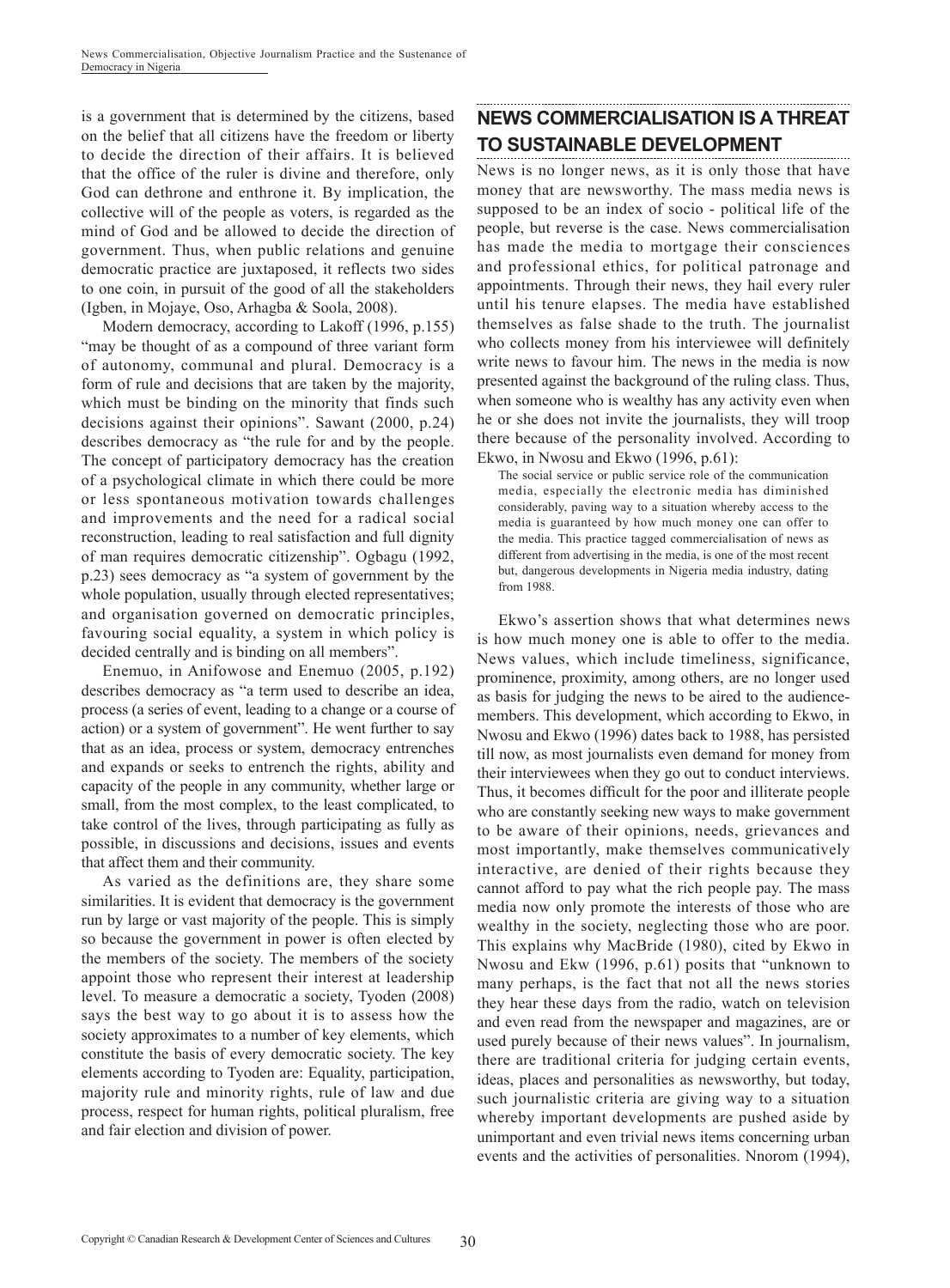cited by Ekwo, in Nwosu and Ekwo (1996) describes news commercialisation as a phenomenon whereby the electronic media report as news or news analysis, a commercial message by an unidentified or unidentifiable sponsor, giving the audience the impression that the news is fair, objective and socially responsible. This unwholesome practice has negative effects on the media and the society at large. The impacts as noted by Asemah (2011, p.34) are:

a. it has given birth to a situation whereby news is narrowly defined against the weight of the news source's pocket. The media, whether print or electronic, now use money as criteria for publishing news;

b. another problem is the censorship and gate keeping problem, which news commercialisation constitutes for the editor. The editor is handicapped under the commercialisation policy. It is the duty of the editor to always edit stories, but, under the news commercialisation policy, the editor cannot edit stories according to known standards or principles in journalism. He has to be so meticulous in the process of editing, so that he will not edit the substance and length of the story that has been paid for. Any story that has been paid for is not to be edited because, it has automatically become a sacred cow" that is, subjects or issues that get favour of the media houses. The ability of the editor to judge what is news or not is completely restricted because, money becomes the evaluator and perhaps the editor;

c. loss of credibility. The news commercialisation policy has made journalists to lose credibility because, it is now believed that they pay attention to the wealthy people who can pay for news so that they can suppress, twist and falsify the stories; and

d. government of some countries may bribe journalists to write favourable news items about its policies and programmes, even when they are inimical to public interest.

#### **OBJECTIVE JOURNALISM BUILDS DEMOCRACY**

Journalism has a lot to contribute to the development of democracy, not only in Nigeria, but the entire world. Objective journalism entails that the journalist should detach him or herself from whatever stories that are being conveyed to the people. When journalist collects bribe from news sources to twist stories, it will definitely lead to one problem or the other.

The press articulates public conscience through focusing attention on issues and concerns of public interest. It sets the public agenda. As a purveyor of public opinion, it expresses public sentiment on any given subject, which is entertained by the best informed, most intelligent and most moral persons in the community. If journalism is to serve humanity, then the press should operate objectively.

The press always takes on the form and the correlation of the social and political structures within which it operates. To see the difference between press system in full perspective, then one must look at the social systems in which the press functions. To see the social systems in their true relationship to the press, one has to look at certain beliefs and assumptions, which the society holds; the nature of man, the nature of society and the state, the relation of man to the state and the nature of knowledge and truth.

The information role of the media in the democratic process involves creating a platform for public dialogue and ensuring diversity of views, values and perspectives on public affairs. The public sphere theory posits that by generating a plurality of understanding, the media should enable individuals to re-interpret their social experiences and question the assumptions and ideas of the dominant culture… it will give subordinate classes increased access to ideas and arguments opposing ideological representation that legitimate their subordination and enables them to explore more fully, ways of changing the structure of society to their advantage (Curran, 1991, p.103). He further notes that the mass media have a role to play in the democratic process, by creating an arena for free dialogue between and among the people and to ensure that their views are observed and adhered to, which includes helping to create the conditions in which alternate viewpoints and perspectives are brought fully into play. In a way, this is a restatement of the old notion of the mass media acting as a market place of ideas. More than this however, is the social purpose of this role. Mass media diversity and pluralism is not just progressive social engineering, it is for emancipation and empowerment, giving people the right to define their normative vision of the world and their place in it through access to alternative perspective of society (Curran, 1991).

The media, both the print and electronic, have a very crucial role to play in every democratic process. Ogor, in NBC (2002, p.74) notes that broadcasting is regarded as the oxygen of democracy. Ogor further notes that it is the responsibility of the broadcast media to help increase the level of general awareness and mobilisation of the population and an active participant in the shaping of democratic values, through education and public enlightenment. According to Ogor, in NBC (2002, p.79):

Public broadcasting upholds the principles of true speech and expression, as well as, free access to communication. It enables all criticizes to communicate openly on a level playing field. It also serves the interests of all people, irrespective of religion, political background, belief, culture, race, etc. In its overall programming, broadcasting reflects as comprehensively as possible, the range of existing opinions and free flow of information to the people is a must.

Going by Ogor's assertion, information is crucial to the sustenance of democracy in any given society. Democracy cannot thrive without adequate information and communication. There must be free flow of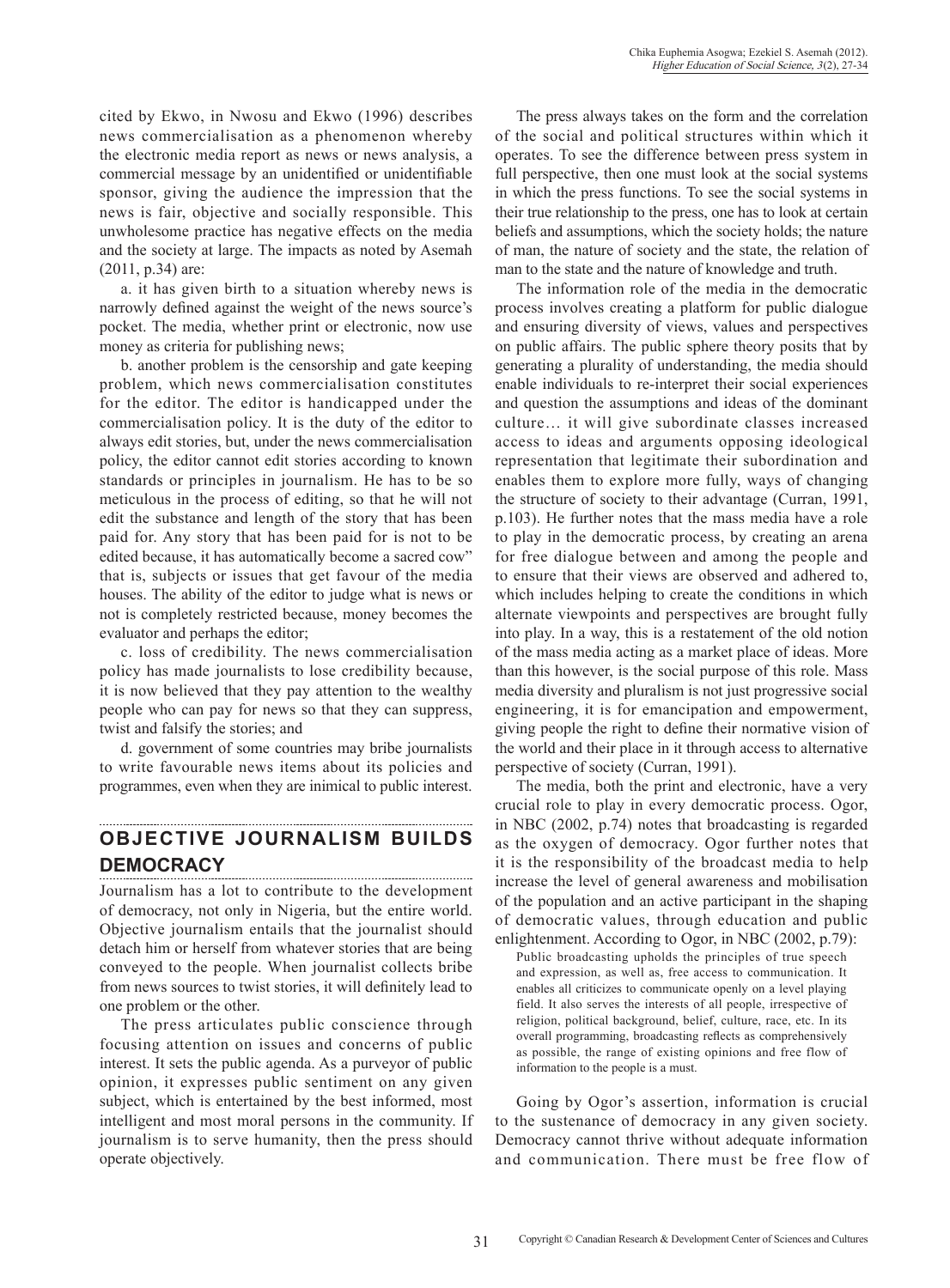information about the activities of the government to the populace. The populace must be aware of all the activities of the government, whether at the federal, state or local government level. For democracy to be solidified in any country, there must be press freedom. But, how can the media effectively carry out this role, if they are not objective. Schramm (1963) observes that broadcasting is expected to lay a concrete foundation for the democratic culture of a nation and this democratic culture has to be based on equity, truth, fairness, justice and respect for human rights, access itself, as an actor, as well as, evolve new strategies for growth and enduring democracy. The media should be seen as agents of socialisation and source of unity. This would be done through information dissemination and sharing of ideas, so that individuals become aware of a given situation and are able to participate in the task of nation building.

Commenting on the role of information in democratic government, Uche (1999, p.79) argues that democracy entails more than electing the so–called representatives of the people into government. What the government later does with the mandate is even much more important and of higher concern to democracy than mere act of being elected. Uche (1999, p.79) further argues that:

The essence of democracy can be gotten from the age-long simple definition of the concept, which is government of the people, by the people and for the people. Democracy represents our popular power, a form of government that is centred on the sovereign authority of the people. For the people to retain their power over democratic governance, there must be an unfettered flow of information from the government, through the pluralistic media.

 The above assertion shows how crucial the media are to any democratic society. Thus, of all the political rights to enhance democratic process, Uche (1999) singles out the right to free speech, publication and association, as the most integral to democracy. Without an independent media, there can be no question of free speech and free discussion of political issues. In other words, the uninhibited expression of the different and opposing viewpoints of the public matters can only be guaranteed in an atmosphere of a free and independent press. Communication and institutions for its dissemination have become central to the functioning of democracy. In a view that sounds deterministic, Meyer (2002), cited in Asemah (2011, p.115) asserts that:

No democracy worthy of the name gets by without a minimum of symmetry in the communicative links that connect the political leadership with the rank and file or without a sufficiently developed public sphere for the flow of information and argument or finally, unless the communicative atmosphere of society promotes efforts to deliberate and reach consensus.

The concepts of market place of ideas, the media as the fourth estate of the realm and agenda setting, clearly express the role and place of the mass media in democratic politics and the society in general. McNair (1999, p.22) lists five main functions of the communication media in what he calls the "ideal- type democratic societies":

- they must inform citizens of what is happening around them (what we may call surveillance or monitoring functions of the media;
- they must educate as to the meaning and significance of the facts;
- they must provide a platform for public political discourse, facilitating the formation of public opinion and feeding that opinion back to the public from whence it came. This must include provision of space for the expression of dissent, without which the notion of democracy consensus would be meaningless;
- they function to give publicity of governmental and political institutions – the watchdog role of journalism; and
- they serve as channels for the advocacy of political viewpoints.

For the mass media to adequately perform these functions, the political discourse circulated by the media must be comprehensive to the citizens and truthful in terms of representing the genuine intention of the speakers. Hunter (1998), drawing on the work of Trade, states that the public could not exist without the function of some form of shared text that was both regularly published and generally accessible. According to McQuail (2004, p. 41), ''the public is an essential element in democratic politics, based on the ideal of rational discourse within an open system. The rise of the public is characteristic of modern liberal democracy and related to the rise of the 'bourgeois' or party newspaper''. Democracy needs a well informed citizenry and the mass media are the main channels for doing this. They have been vested with so much power that we have come to accept that without them, democracy is doomed. This is because, in any political system, the media play a very crucial role, the nature of this role is governed by several factors like constitutionalism, ownership structure, readership potential/preference. One of the arguments for press freedom was predicated on the thesis that since the press has a responsibility to discharge in the society similar to those of the Executive, Legislative and Judiciary, it ought to be given certain powers and privileges as applied to the three arms of government, in order to enable it function efficiently. Ayoola (n.d), cited in Asemah (2011, p.117) puts this argument most succinctly:

If the press has special responsibilities in the society as it does have (to educate and entertain and thereby build up a virile and well informed public opinion), then it has a right like any other organ charged with special public responsibilities, to require an express guarantee of freedom, to carry out its assigned public responsibility in public interest without undue molestation or hindrance. To do otherwise, is to charge it with public responsibility and at the same time, deny it of appropriate protection.

The mass media have the freedom to hold opinions, freedom to receive and impact ideas and information.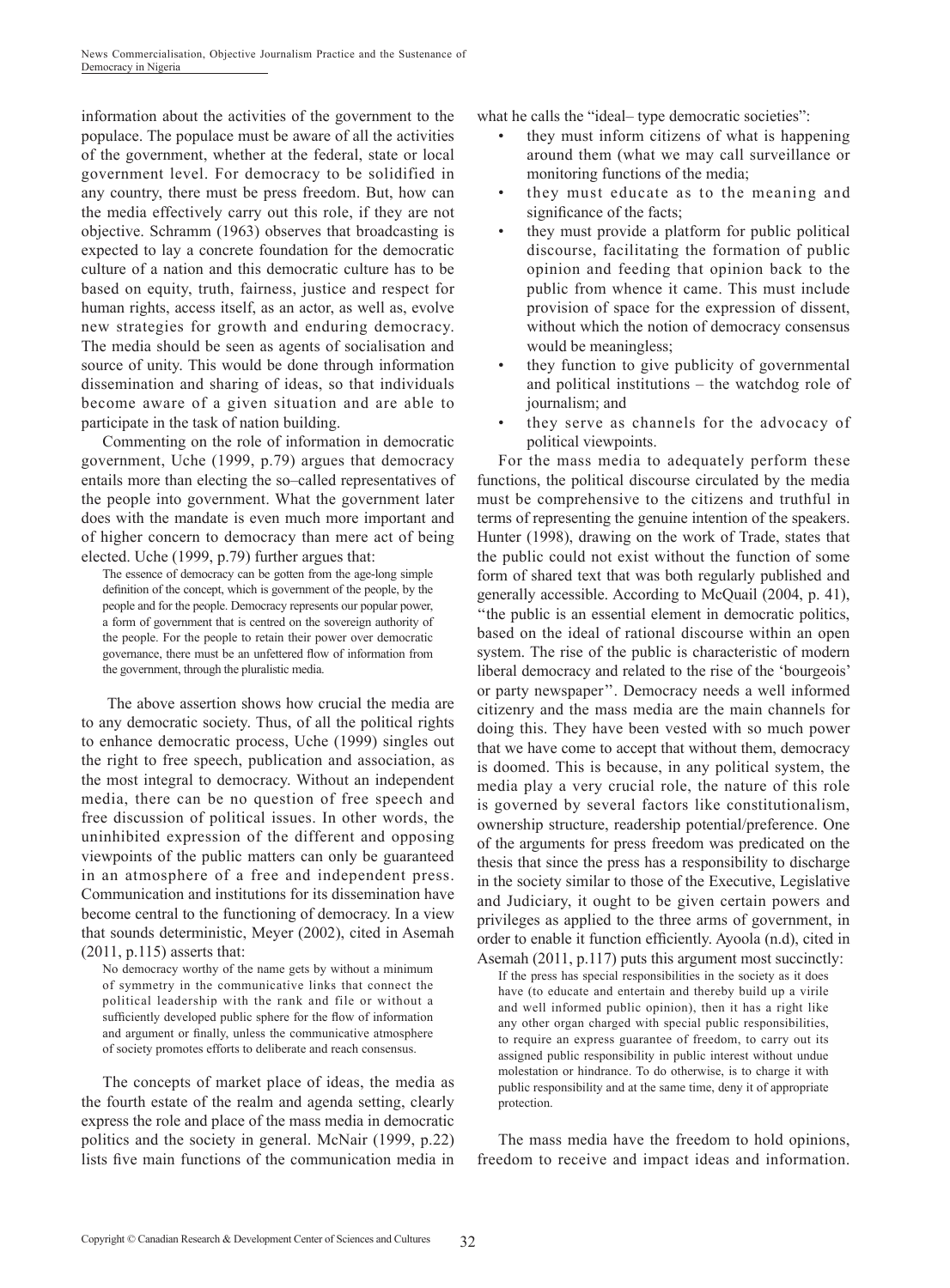The Nigerian mass media, therefore function, both as individual and as an institution. These freedoms are not without checks and these checks are as binding on the media as they are on individuals. Suffice to say that the operations of the media are not only affected by the general statutes, which check the freedom of expression, but also in some cases, by the instruments, which establish the media. As an institution, the media are expected to play an important part in the democratic process by monitoring government actions and those of its officials as they affect the nation and reporting same to the electorate. Such information on the government and its agents, it is hoped will enable the electorate to know in which direction they are being led.

## **CONCLUSION**

The media as agents of development and information dissemination in our society are very crucial to the sustenance and development of democracy in Nigeria and in fact, all countries. The mass media, whether electronic or print, cannot be divorced from the political process, as there can be no meaningful democracy without effective and free flow of information. The media, by their nature, are persuasive in nature; they inform, socialise, persuade and educate the populace about those things happening in the society. Through the media, the government in a democratic dispensation is able to keep the citizenry informed about the problems, policies, programmes and prospects of the government and the government will also know the opinions of the citizenry through the mass media. Based on this, it becomes mandatory for the media to be used as veritable tools in democratic setting. The study concludes that news commercialisation is a threat to objective journalism practice and when there is no objective journalism, democracy will not flourish.

### **RECOMMENDATIONS**

The paper gives the following recommendations:

a. The broadcast and print media in Nigeria should endeavour to refrain from news commercialisation; the news should not be based on the amount of money one has; instead, it should be based on the newsworthiness of the event.

b. Objective journalism is very central to the sustenance of democracy; thus, there is the need for both print and broadcast media journalist to engage in objective journalism, because it is through objective journalism that sound investigative journalism can be practised.

c. Broadcast and print media journalists need to undergo training from time to time, so as to acquaint themselves with the ethics of the profession. Journalists should be part of conferences, seminar, symposiums, etc.. Through all these, they will get to understand the profession better.

#### **REFERENCES**

- Anifowose, R., & Enemuo, F. (2005). *Elements of Politics.* Lagos: Sam Iroanus Publication.
- Asemah, E.S. (2011). *Principles and Practice of Mass Communication.* Jos: Great Future Press.
- Beryerstein, L. (2005). *Journalism and Objectivity*. Retrieved from http://majikthise.typead.com/majkthise\_/2005/10/ journalism\_and\_html
- Curan, J., & Michael, G. (1991). *Mass Media and Society.* New York: Edward Arnold.
- Ekwo, U. (1996). The Commercialisation of News in the Nigeria Media: An Impediment to Information Flow. In I. Nwosu & U. Ewko (Eds), *Mass Media and Marketing Communication (Principles, Perspectives and Practices)*. Enugu: Thought Communications Publishers.
- Gans, H. (1979). *Deciding What Is News.* New York: Vintage Books.
- Igben, H. (2008). Public Relations and Conflict Management in The Niger Delta. In E. Mojaye, E. Arhagba, E. Soola & L. Oso (Eds), *Media Dialogue, Peace Building and Reconciliation: Conference Proceedings.* Abraka: African Council for Communication Education.
- Lakoff, S. (1996). *Democracy, History, Theory, Practice.* Nairobi: Colorado Press.
- MacBride, S. (1980). *Many Voices, One World. Communication and Society, Today and Tomorrow.* Paris: UNESCO.
- Mahajana, V. (1988). *Political Theory* (4th ed). New Delhi: S. Chadan and Company Limited.
- McQuail, D. (1987). *Mass Communication Theory* (2nd ed.). London: SAGE Publications.
- McQuail, D., & Windahl, S. (1993). *Communication Models for the Study of Mass Communication.* London: Longman.
- n. d. (1996). *Communication Models for the Study of Mass Communication* (4th ed). New York: Addison Wesley Longman Publishers.
- n. d. (2005). *McQuail's Mass Communication Theory* (5th ed). London: SAGE Publications.
- n. d. (2011). *Mass Media in the Contemporary Society*. Jos: University Press.
- n. d. (2011). *Public Relations and Democratic Governance in Nigeria: A Componential Overview.* Lagos: Atsco Press.
- n. d. (2011). *Selected Mass Media Themes.* Jos: University Press.
- n. d. (2011, June). Mass Media and Good Governance in a Democratic Nigeria: A Paper Presented at the *International Conference on Africa, Media and Peace Building*, with the Theme ''Mass Media and Peace Building'' held at the University of Jos, Multi-Purpose Auditorium.
- McKee, N. (1999). *Social Mobilisation and Social Marketing in Developing Communities: Lessons for Communicators.* Southbound.
- Ogbagu, H. (1992). Public Relations and Democratisation Process in Nigeria. *Public Relations Journal, 5.*
- Ogor, I.O. (2002). Broadcasting and Democracy. In NBC (Ed.), *Broadcast Regulation in Nigeria.*
- Okigbo, C. (1997). Broadcast Media Responsibilities and the Audience Measurement. *Deregulation of Broadcasting in*